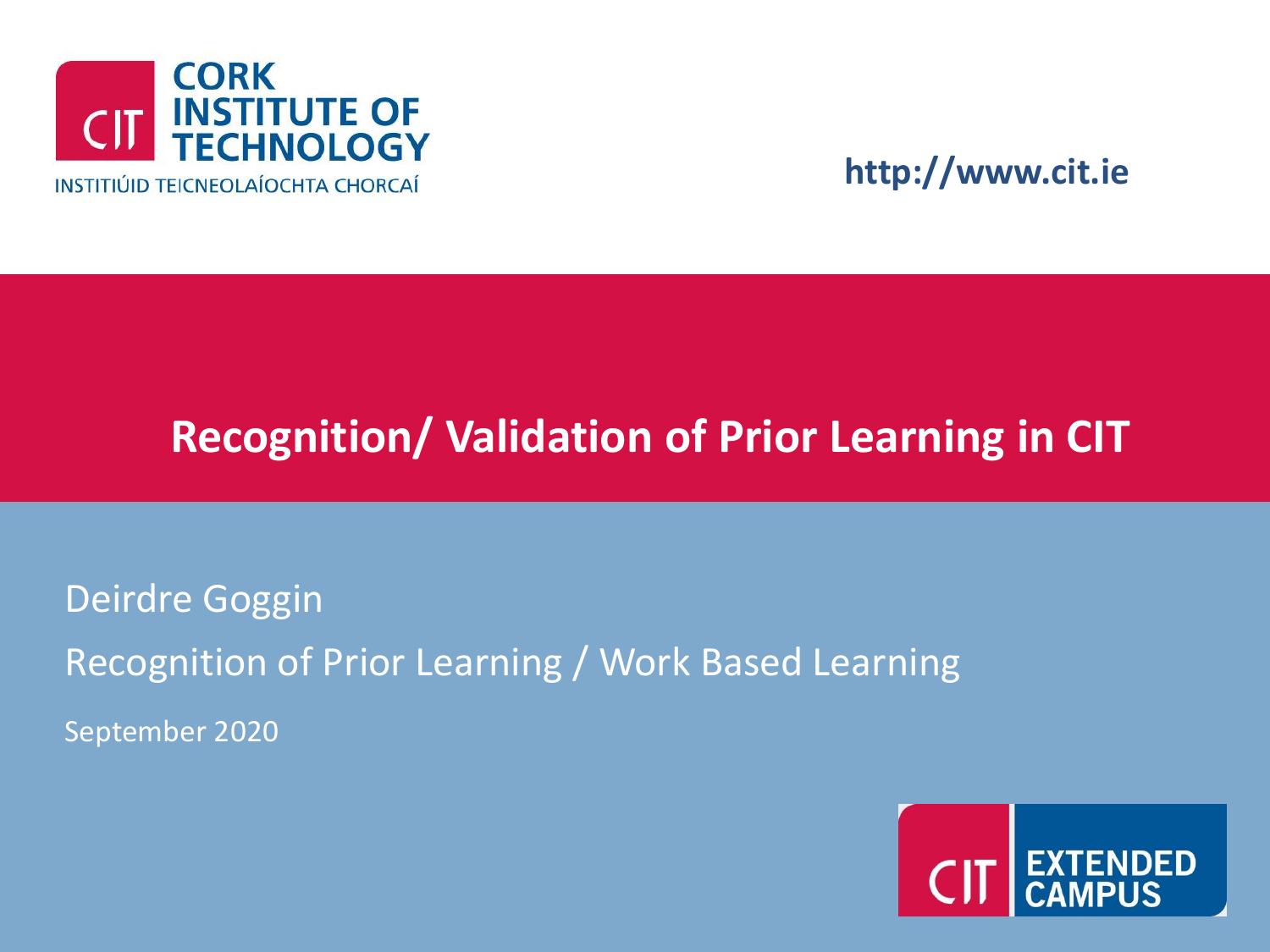# **CIT Policy Evolution**

- From early project involvement... 1996 EU Project
- **Strategic decision at Institutional level -** 1999
- 20 years as central function
- **CIT policy** 
	- 2006
	- 2008
	- 2010
	- 2013
	- 2019
- **Informed by the broader changes nationally** and internationally in relation to RPL



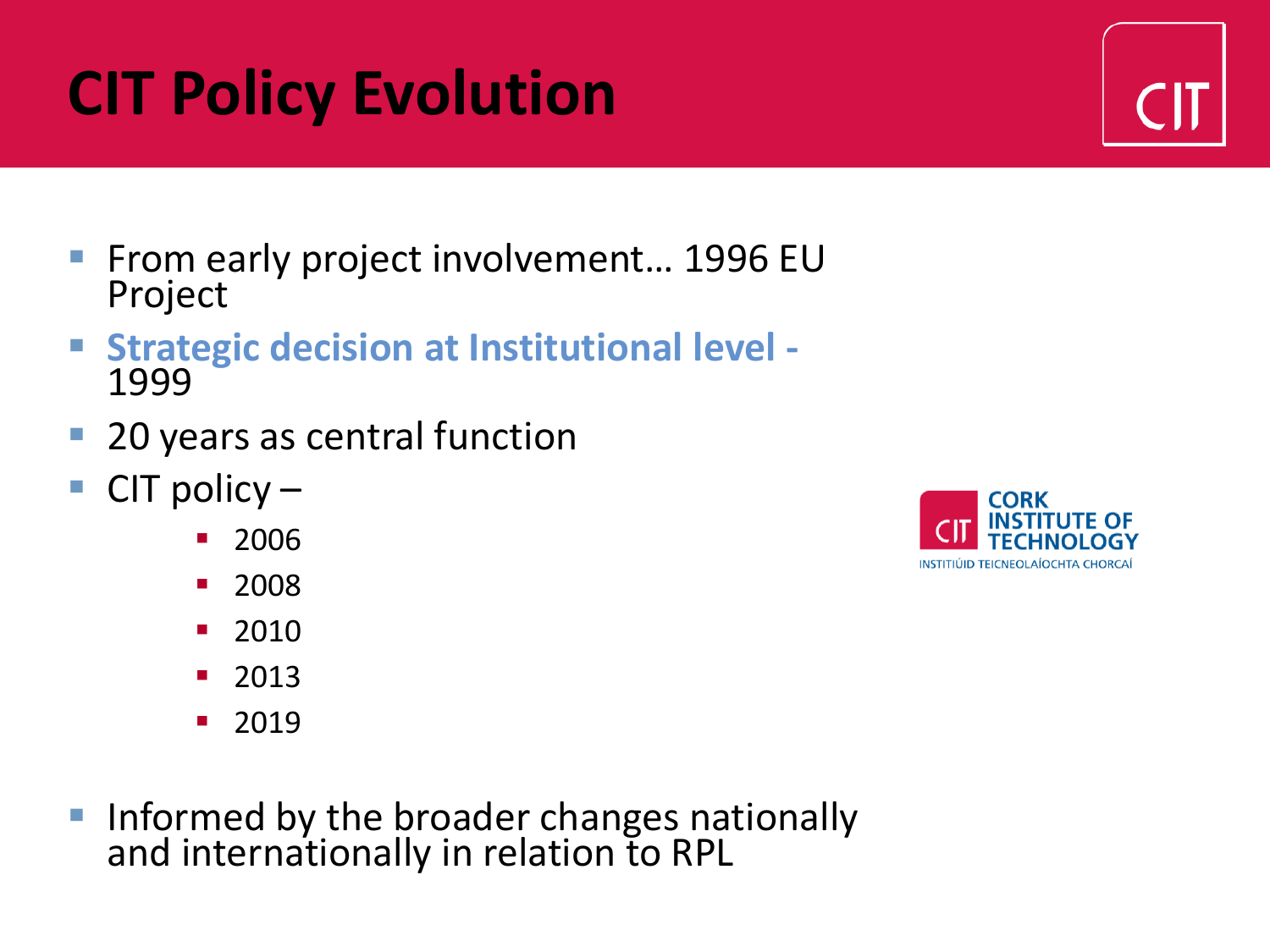



### **Entry**

### ■ Non standard entry / Advanced entry

### ■ Credits for Modules - Exemption

### ■ Full Awards, Minor Awards, Special Purpose Awards

All modules, programmes, disciplines at all levels of the framework levels 5 – 8 EQF (6-10 nationally )

Individual student and cohort approach

Informs interactions with individuals but also industry and those external to CIT

Embedded in Quality Assurance Processes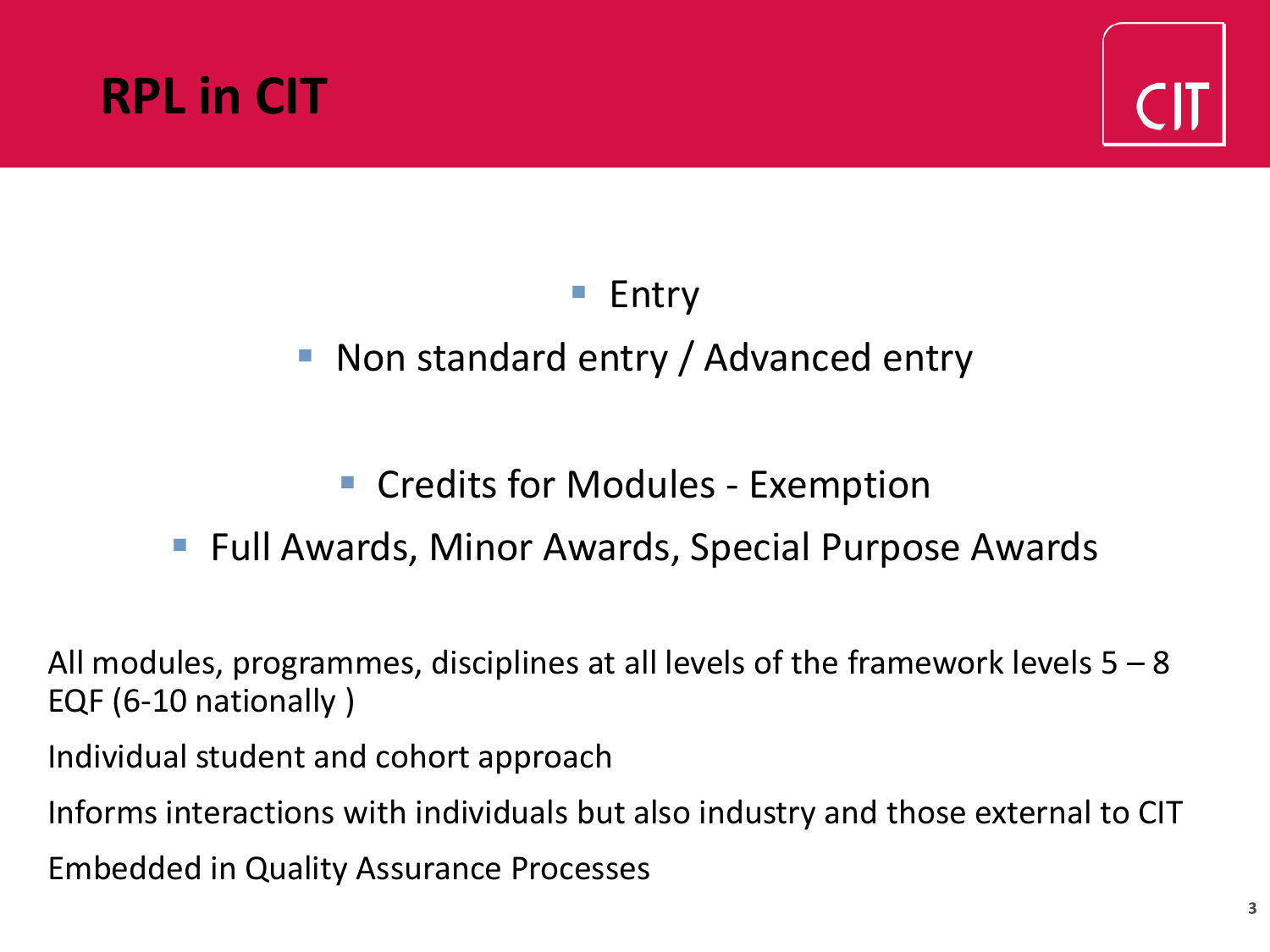# **A typical application for Validation – 3 parts**

- **Extended Curriculum Vitae**
- Learning outlined against learning outcomes of a module
- Evidence to support the attainment of that learning

\* Separate application for each module if one is applying for a major/ Special purpose or Minor award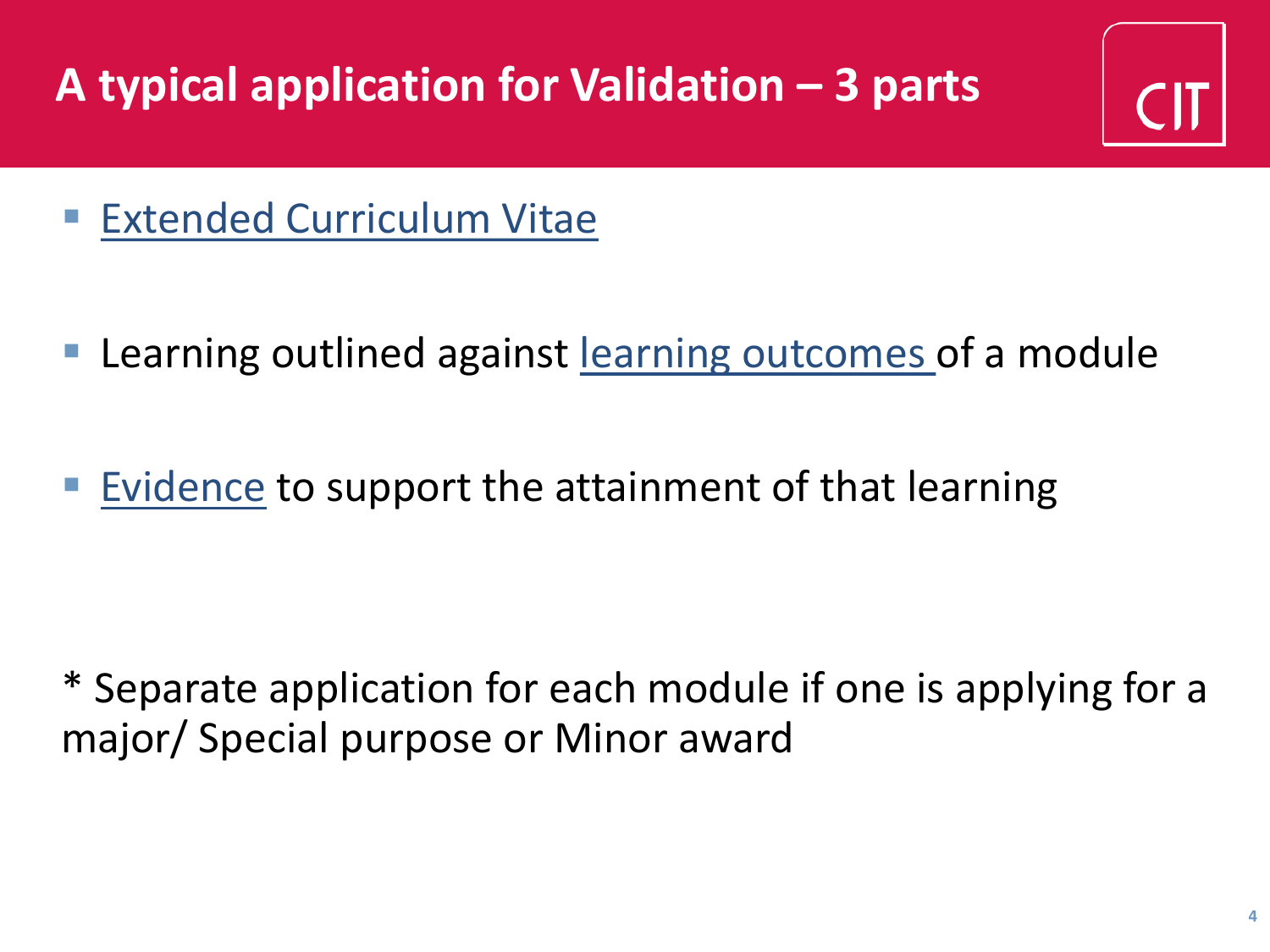## **Support in Validation process**



…Follows from awareness raising

…built on RPL Policy – Academic Council; QA Marks and Standards

- Practical supports for **students** 
	- [Student handbook](https://www.cit.ie/contentfiles/RPL%20material/CIT%20RPL%20Guidelines%20for%20Students%20sw.pdf), supports for Application and Portfolio Development
	- RPL Support: [www.cit.ie/rpl](http://www.cit.ie/rpl), templates, examples, guidance and opportunity to schedule attending a workshop or one-toone session
	- Workshops  $group$ 
		- COVID 19 implications

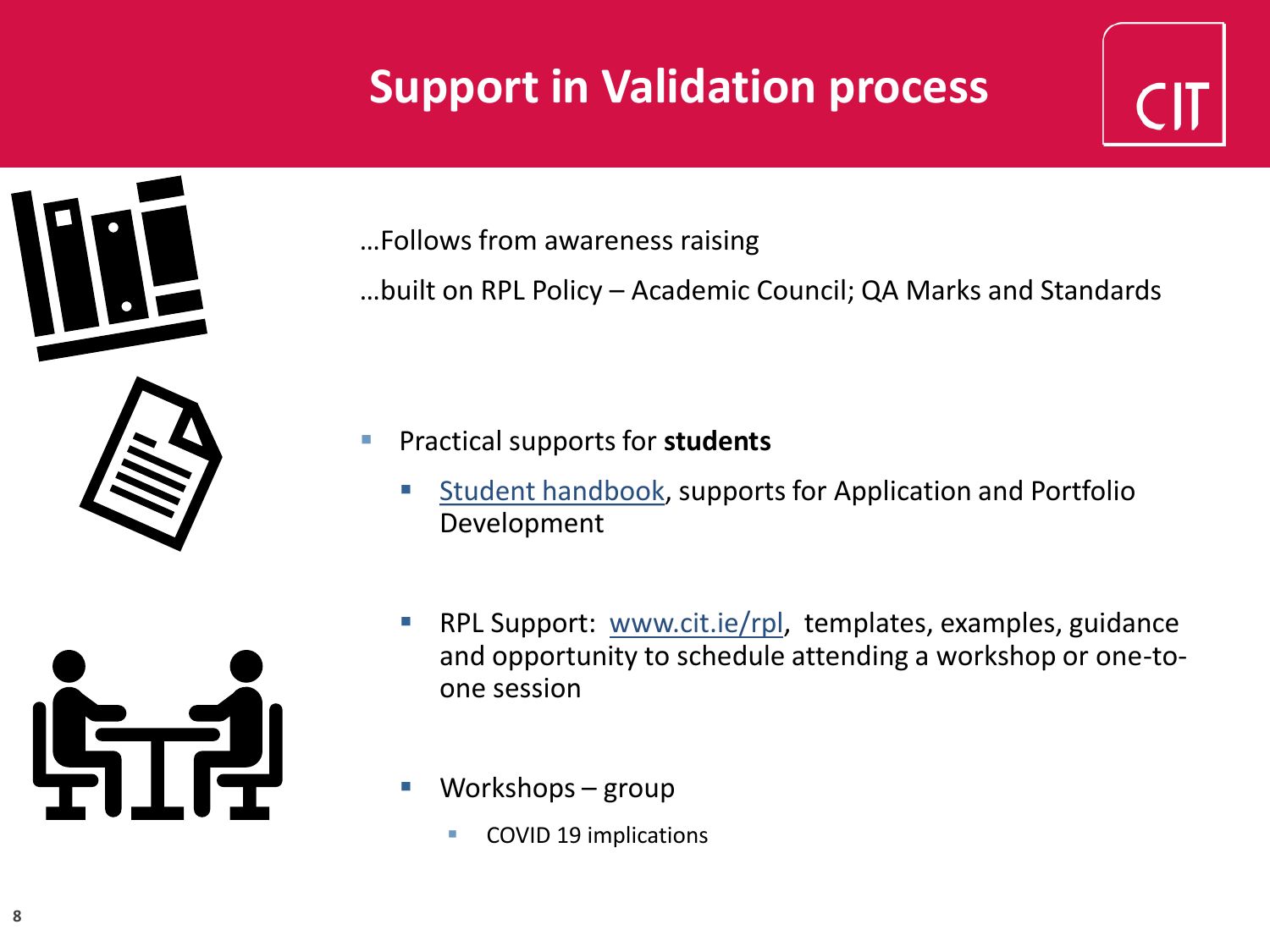- Criteria used for admitting evidence into the process
	- <https://courses.cit.ie/> full database of all programmes and modules of Cork Institute of Technology expressed in terms of **learning and programme outcomes,** clear credit value and levels on Framework
	- $Student$  handbook lists some examples of appropriate evidence
	- Templates available through the website <https://www.cit.ie/rpl/usefulforms> all portfolios submitted virtually.
	- $\blacksquare$  Forms are word documents and open to amendment by the author  $\blacksquare$ various structures to support submission – recognition that evidence can take many forms **9**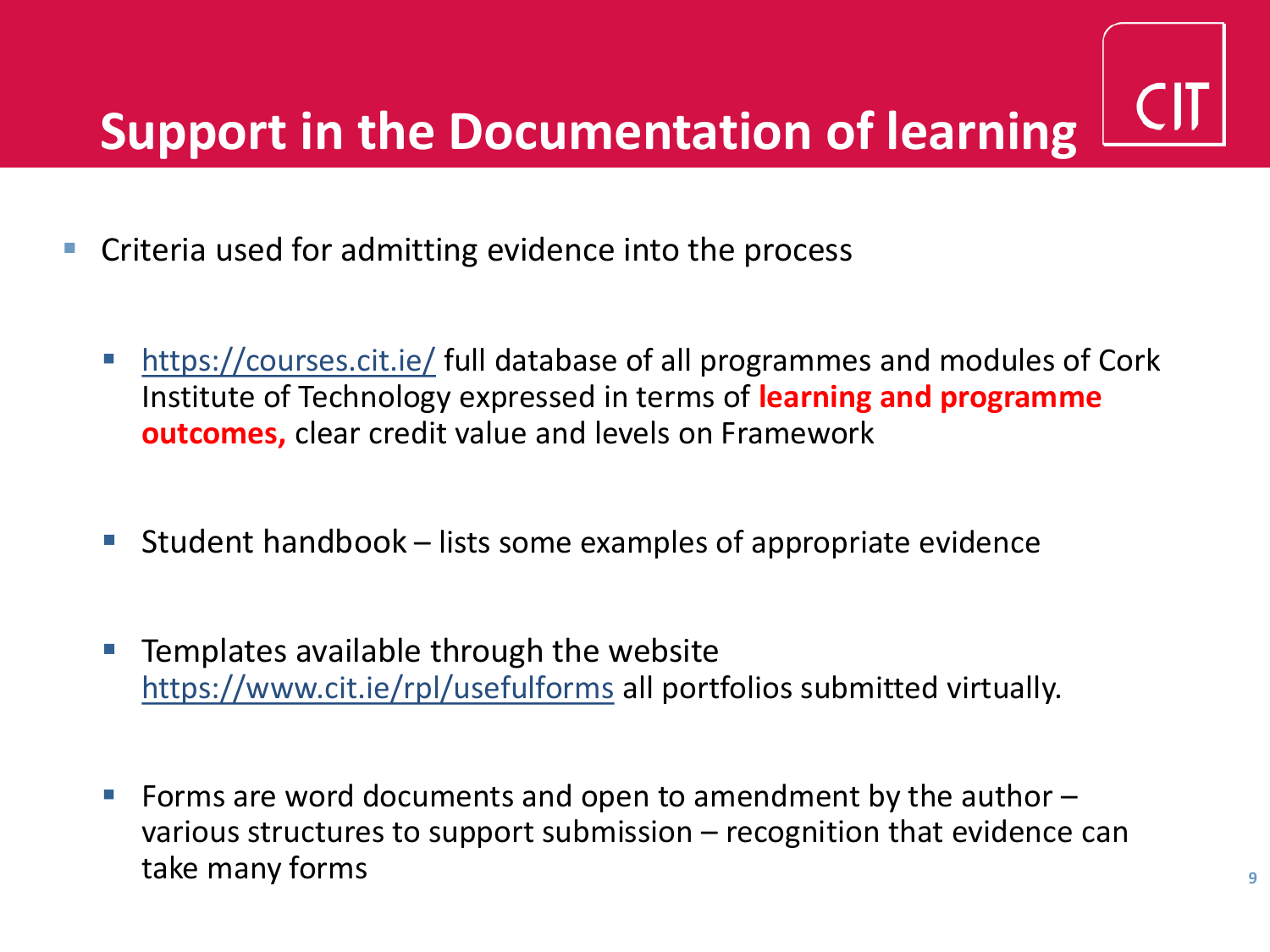# **Staff support**



### **Staff Handbook**

**Precedence Database**

#### **Staff Development**

**Teaching and Learning Unit**

- Assessment criteria
- $\blacksquare$  Relative volume and importance
- **Presentation of the** material
- Grade calculations
- Assessor training and rubrics – links to learning outcomes
- Internal and external assessors – familiarity with the learning context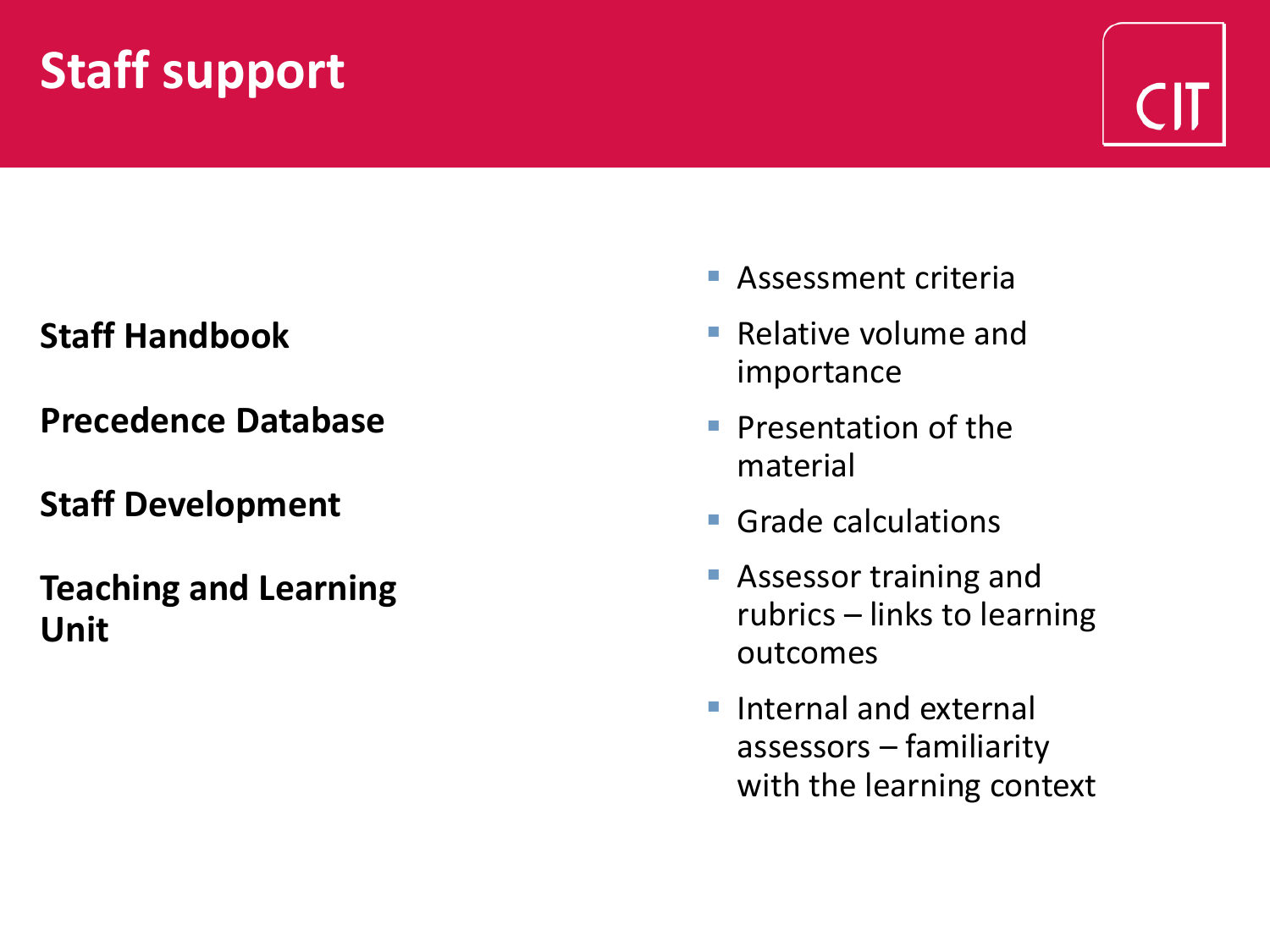## **20 years of RPL**